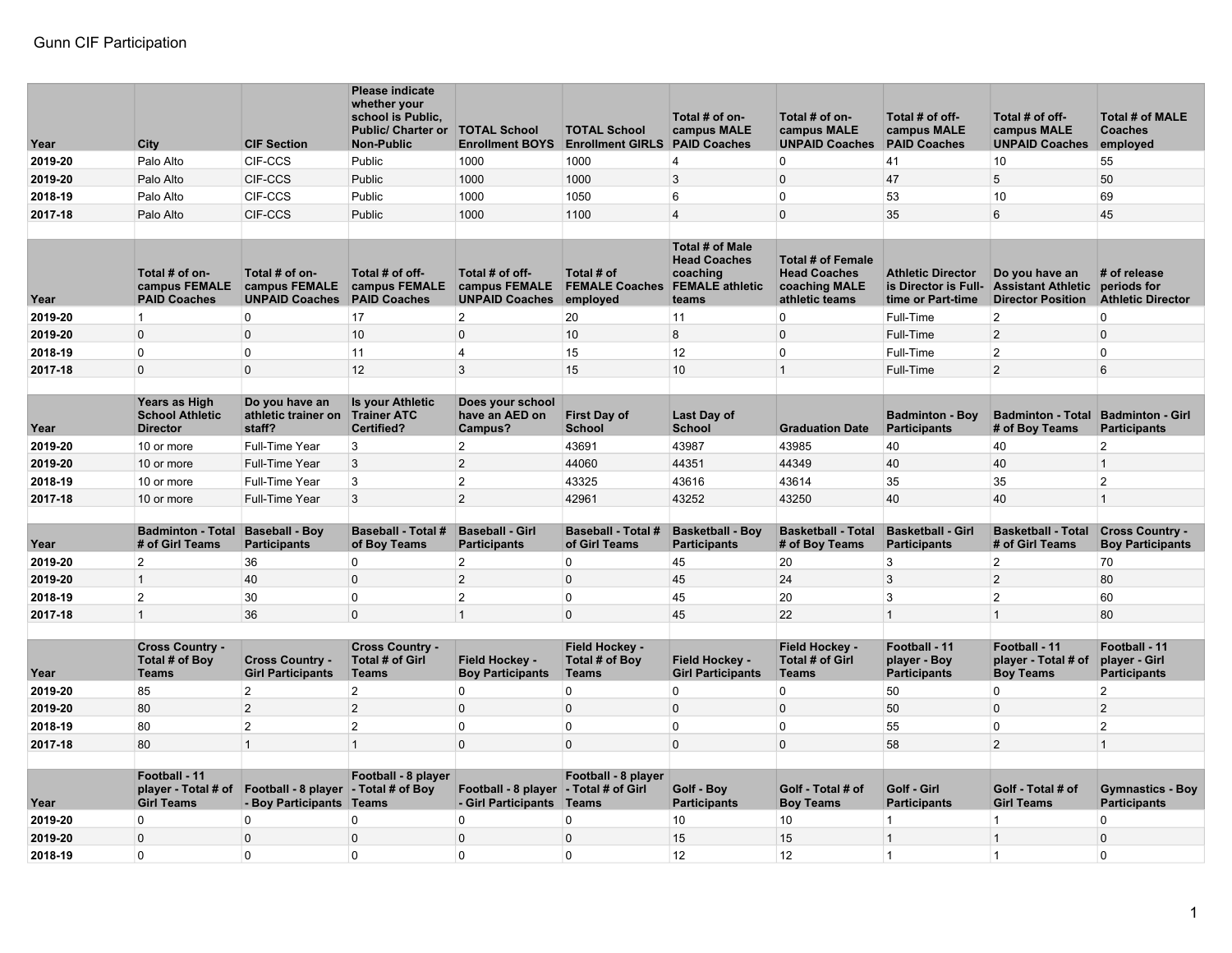| 2017-18 | $\overline{0}$                                              | $\mathbf 0$                                                | $\mathbf 0$                                                    | $\mathbf{0}$                                                | $\mathbf 0$                                                     | 10                                              | 10                                           | $\overline{1}$                                    | $\mathbf{1}$                                          | $\overline{0}$                                                        |
|---------|-------------------------------------------------------------|------------------------------------------------------------|----------------------------------------------------------------|-------------------------------------------------------------|-----------------------------------------------------------------|-------------------------------------------------|----------------------------------------------|---------------------------------------------------|-------------------------------------------------------|-----------------------------------------------------------------------|
|         |                                                             |                                                            |                                                                |                                                             |                                                                 |                                                 |                                              |                                                   |                                                       |                                                                       |
|         | <b>Gymnastics -</b><br>Total # of Boy                       | <b>Gymnastics - Girl</b>                                   | <b>Gymnastics -</b><br><b>Total # of Girl</b>                  | Lacrosse - Boy                                              | Lacrosse - Total # Lacrosse - Girl                              |                                                 | Lacrosse - Total #   Skiing - Alpine -       |                                                   | Skiing - Alpine -<br>Total # of Boy                   | Skiing - Alpine -                                                     |
| Year    | <b>Teams</b>                                                | <b>Participants</b>                                        | <b>Teams</b>                                                   | <b>Participants</b>                                         | of Boy Teams                                                    | <b>Participants</b>                             | of Girl Teams                                | <b>Boy Participants</b>                           | <b>Teams</b>                                          | <b>Girl Participants</b>                                              |
| 2019-20 | $\overline{0}$                                              | 0                                                          | 0                                                              | 18                                                          | 40                                                              | $\vert$ 1                                       | $\overline{2}$                               | $\mathbf 0$                                       | $\overline{0}$                                        | $\overline{0}$                                                        |
| 2019-20 | $\overline{0}$                                              | $\mathbf 0$                                                | $\mathbf 0$                                                    | 20                                                          | 40                                                              | $\overline{1}$                                  | $\overline{2}$                               | $\mathbf 0$                                       | $\Omega$                                              | $\overline{0}$                                                        |
| 2018-19 | $\overline{0}$                                              | 0                                                          | $\Omega$                                                       | 22                                                          | 36                                                              | $\overline{1}$                                  | $\overline{2}$                               | $\Omega$                                          | $\overline{0}$                                        | $\overline{0}$                                                        |
| 2017-18 | $\overline{0}$                                              | 0                                                          | $\mathbf 0$                                                    | 16                                                          | 36                                                              | $\overline{1}$                                  | $\mathbf{1}$                                 | $\mathbf 0$                                       | $\Omega$                                              | $\overline{0}$                                                        |
|         |                                                             |                                                            |                                                                |                                                             |                                                                 |                                                 |                                              |                                                   |                                                       |                                                                       |
| Year    | <b>Skiing - Alpine -</b><br>Total # of Girl<br><b>Teams</b> | <b>Skiing - Cross</b><br>Ctry - Boy<br><b>Participants</b> | <b>Skiing - Cross</b><br>Ctry - Total # of<br><b>Boy Teams</b> | <b>Skiing - Cross</b><br>Ctry - Girl<br><b>Participants</b> | <b>Skiing - Cross</b><br>Ctry - Total # of<br><b>Girl Teams</b> | Snowboarding -<br><b>Boy Participants</b>       | Snowboarding -<br>Total # of Boy<br>Teams    | Snowboarding -<br><b>Girl Participants</b>        | Snowboarding -<br>Total # of Girl<br><b>Teams</b>     | Soccer - Boy<br><b>Participants</b>                                   |
| 2019-20 | $\overline{0}$                                              | 0                                                          | $\Omega$                                                       | $\Omega$                                                    | $\Omega$                                                        | $\mathbf{0}$                                    | 0                                            | $\mathbf{0}$                                      | 0                                                     | 45                                                                    |
| 2019-20 | $\overline{0}$                                              | $\Omega$                                                   | $\Omega$                                                       | $\Omega$                                                    | $\Omega$                                                        | $\mathbf{0}$                                    | $\Omega$                                     | $\Omega$                                          | $\Omega$                                              | 40                                                                    |
|         | $\overline{0}$                                              | 0                                                          | $\mathbf{0}$                                                   | $\mathbf 0$                                                 | $\mathbf 0$                                                     |                                                 | 0                                            | $\overline{0}$                                    | $\mathbf{0}$                                          |                                                                       |
| 2018-19 |                                                             |                                                            |                                                                | $\Omega$                                                    | $\Omega$                                                        | $\overline{0}$                                  |                                              |                                                   | $\Omega$                                              | 40                                                                    |
| 2017-18 | $\overline{0}$                                              | $\mathsf{O}$                                               | $\Omega$                                                       |                                                             |                                                                 | $\overline{0}$                                  | 0                                            | $\Omega$                                          |                                                       | 40                                                                    |
| Year    | Soccer - Total # of Soccer - Girl<br><b>Boy Teams</b>       | <b>Participants</b>                                        | Soccer - Total # of Softball - Boy<br><b>Girl Teams</b>        | <b>Participants</b>                                         | Softball - Total #<br>of Boy Teams                              | <b>Softball - Girl</b><br><b>Participants</b>   | Softball - Total #<br>of Girl Teams          | Swimming &<br>Diving - Boy<br><b>Participants</b> | Swimming &<br>Diving - Total # of<br><b>Boy Teams</b> | Swimming &<br>Diving - Girl<br><b>Participants</b>                    |
| 2019-20 | 45                                                          | $\overline{2}$                                             | $\overline{2}$                                                 | 0                                                           | 20                                                              | $\mathbf 0$                                     | $\overline{2}$                               | 50                                                | 70                                                    | $\overline{2}$                                                        |
| 2019-20 | 40                                                          | $\overline{2}$                                             | $\overline{2}$                                                 | $\mathbf 0$                                                 | 30                                                              | $\overline{0}$                                  | $\overline{a}$                               | 60                                                | 80                                                    | $\overline{2}$                                                        |
| 2018-19 | 44                                                          | $\overline{2}$                                             | $\overline{2}$                                                 | $\mathbf 0$                                                 | 30                                                              | $\mathbf 0$                                     | $\overline{2}$                               | 44                                                | 60                                                    | $\overline{2}$                                                        |
| 2017-18 | 40                                                          | $\mathbf{1}$                                               | $\mathbf{1}$                                                   | $\mathbf 0$                                                 | 24                                                              | $\overline{0}$                                  | $\mathbf{1}$                                 | 50                                                | 50                                                    | $\mathbf{1}$                                                          |
|         |                                                             |                                                            |                                                                |                                                             |                                                                 |                                                 |                                              |                                                   |                                                       |                                                                       |
|         | Swimming &                                                  |                                                            |                                                                |                                                             |                                                                 |                                                 | Track & Field -                              |                                                   | Track & Field -                                       |                                                                       |
| Year    | Diving - Total # of<br><b>Girl Teams</b>                    | <b>Tennis - Boy</b><br><b>Participants</b>                 | Tennis - Total # of Tennis - Girl<br><b>Boy Teams</b>          | <b>Participants</b>                                         | Tennis - Total # of Track & Field -<br><b>Girl Teams</b>        | <b>Boy Participants</b>                         | Total # of Boy<br>Teams                      | Track & Field -<br><b>Girl Participants</b>       | <b>Total # of Girl</b><br>Teams                       | <b>Volleyball - Boy</b><br><b>Participants</b>                        |
| 2019-20 | $\overline{2}$                                              | 36                                                         | 16                                                             | $\overline{2}$                                              | $\overline{2}$                                                  | 80                                              | 90                                           | $\overline{2}$                                    | $\overline{2}$                                        | 20                                                                    |
| 2019-20 | $\overline{2}$                                              | 30                                                         | 20                                                             | $\overline{2}$                                              | $\overline{2}$                                                  | 80                                              | 80                                           | $\overline{2}$                                    | $\overline{2}$                                        | 30                                                                    |
| 2018-19 | $\overline{2}$                                              | 28                                                         | 28                                                             | $\overline{2}$                                              | $\overline{2}$                                                  | 90                                              | 70                                           | $\overline{2}$                                    | $\overline{2}$                                        | 20                                                                    |
| 2017-18 | $\overline{1}$                                              | 26                                                         | 26                                                             | $\mathbf{1}$                                                | $\mathbf{1}$                                                    | 100                                             | 100                                          | $\overline{1}$                                    | $\mathbf{1}$                                          | 20                                                                    |
|         |                                                             |                                                            |                                                                |                                                             |                                                                 |                                                 |                                              |                                                   |                                                       |                                                                       |
| Year    | <b>Volleyball - Total</b><br># of Boy Teams                 | <b>Volleyball - Girl</b><br><b>Participants</b>            | <b>Volleyball - Total</b><br># of Girl Teams                   | <b>Water Polo - Boy</b><br><b>Participants</b>              | <b>Water Polo - Total</b><br># of Boy Teams                     | <b>Water Polo - Girl</b><br><b>Participants</b> | <b>Water Polo - Total</b><br># of Girl Teams | <b>Wrestling - Boy</b><br><b>Participants</b>     | Wrestling - Total # Wrestling - Girl<br>of Boy Teams  | <b>Participants</b>                                                   |
| 2019-20 | 45                                                          | $\overline{2}$                                             | 3                                                              | 20                                                          | 20                                                              | $\overline{2}$                                  | $\overline{2}$                               | 25                                                | 12                                                    | $\overline{2}$                                                        |
| 2019-20 | 45                                                          | $\overline{2}$                                             | 3                                                              | 24                                                          | 24                                                              | $\overline{2}$                                  | $\overline{2}$                               | 20                                                | 10                                                    | $\overline{2}$                                                        |
| 2018-19 | 42                                                          | $\overline{2}$                                             | 3                                                              | 40                                                          | 30                                                              | 2                                               | $\overline{2}$                               | 25                                                | 10                                                    | $\overline{2}$                                                        |
|         | 45                                                          | $\overline{1}$                                             | $\overline{1}$                                                 | 26                                                          | 26                                                              | $\overline{1}$                                  | $\mathbf{1}$                                 | 20                                                | 8                                                     | $\overline{1}$                                                        |
| 2017-18 |                                                             |                                                            |                                                                |                                                             |                                                                 |                                                 |                                              |                                                   |                                                       |                                                                       |
|         |                                                             |                                                            |                                                                |                                                             |                                                                 |                                                 |                                              |                                                   |                                                       | Cheer -                                                               |
| Year    | Wrestling - Total # Archery - Boy<br>of Girl Teams          | <b>Participants</b>                                        | Archery - Total #<br>of Boy Teams                              | <b>Archery - Girl</b><br><b>Participants</b>                | Archery - Total #<br>of Girl Teams                              | <b>Bowling - Boy</b><br><b>Participants</b>     | Bowling - Total #<br>of Boy Teams            | <b>Bowling - Girl</b><br><b>Participants</b>      | <b>Bowling - Total #</b><br>of Girl Teams             | <b>Traditional</b><br><b>Competitive - Boy</b><br><b>Participants</b> |
| 2019-20 | $\overline{2}$                                              | 0                                                          | $\Omega$                                                       | 0                                                           | $\Omega$                                                        | $\mathbf 0$                                     | 0                                            | $\Omega$                                          | $\Omega$                                              | $\overline{0}$                                                        |
| 2019-20 | $\overline{2}$                                              | $\mathbf 0$                                                | $\mathbf 0$                                                    | $\mathbf{0}$                                                | $\mathbf 0$                                                     | $\overline{0}$                                  | 0                                            | $\Omega$                                          | $\Omega$                                              | $\overline{0}$                                                        |
| 2018-19 | $\overline{2}$                                              | $\Omega$                                                   | $\Omega$                                                       | $\mathbf 0$                                                 | $\Omega$                                                        | $\overline{0}$                                  | 0                                            | $\Omega$                                          | $\Omega$                                              | $\overline{1}$                                                        |
|         |                                                             |                                                            |                                                                |                                                             |                                                                 |                                                 |                                              |                                                   |                                                       |                                                                       |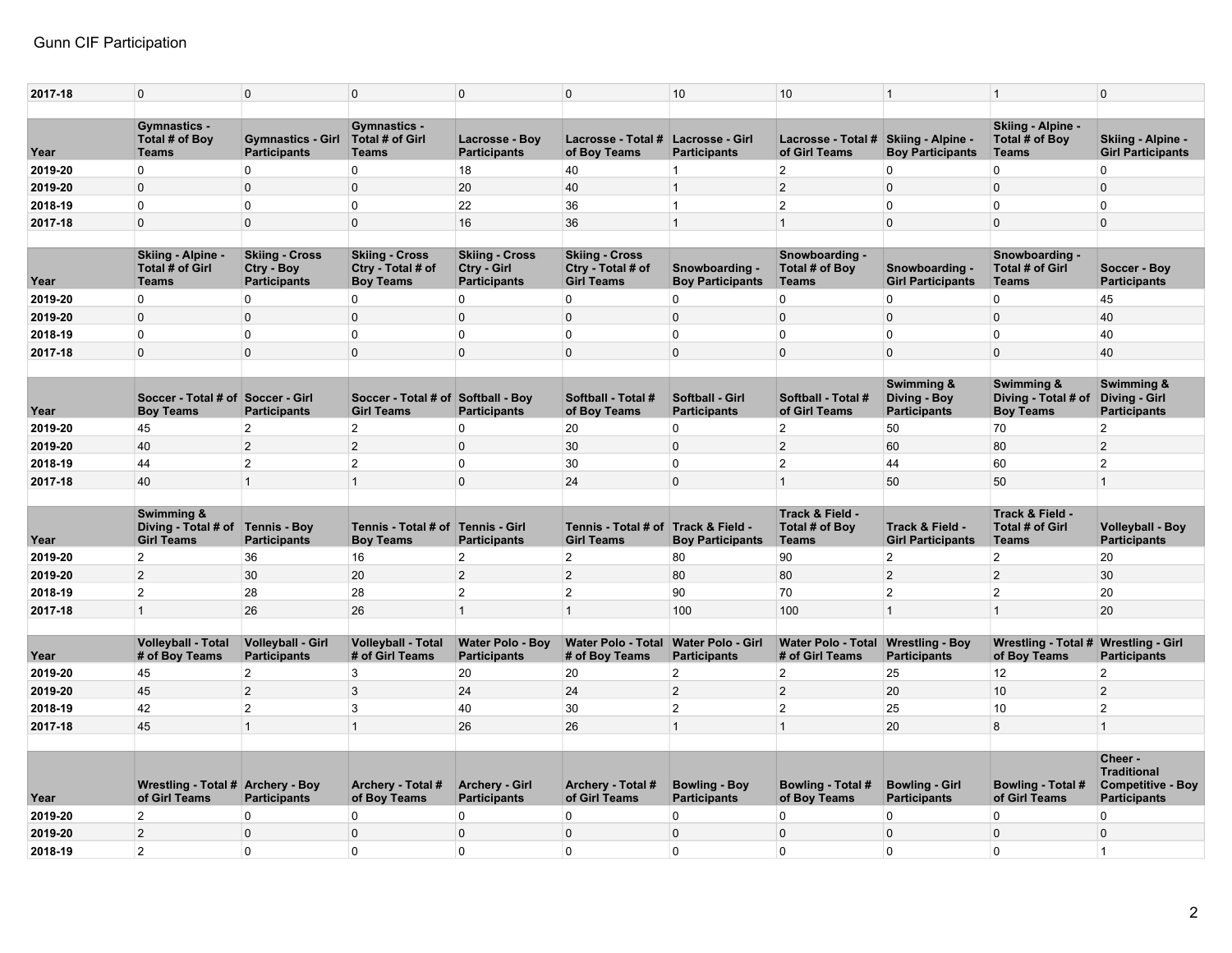| Cheer -<br>Cheer -<br><b>Traditional</b><br><b>Traditional</b><br>Cheer -<br>Cheer -<br>Cheer -<br>Competitive -<br><b>Traditional</b><br>Competitive -<br><b>Competitive Sport Cheer -</b><br><b>Competitive Sport</b><br><b>Cheer - Sideline</b><br>Cheer-<br>- Total # of Girl<br><b>Competitive - Girl</b><br><b>Total # of Girl</b><br>Competitive Sport - Total # of Boy<br><b>Competitive Sport</b><br>Total # of Boy<br>Cheer - Sideline -<br>Total # of Boy<br>Cheer - Sideline -<br><b>Participants</b><br>- Boy Participants Teams<br>- Girl Participants<br>Teams<br>Year<br><b>Teams</b><br><b>Teams</b><br><b>Boy Participants</b><br><b>Teams</b><br><b>Girl Participants</b><br>0<br>$\overline{0}$<br>$\mathbf 0$<br>0<br>$\mathbf 0$<br>$\pmb{0}$<br>$\overline{0}$<br>19<br>$\overline{0}$<br>2019-20<br>$\overline{1}$<br>$\mathbf{0}$<br>$\mathbf 0$<br>$\Omega$<br>$\overline{0}$<br>$\Omega$<br>$\Omega$<br>$\mathbf 0$<br>0<br>$\Omega$<br>$\overline{0}$<br>2019-20<br>20<br>$\Omega$<br>2<br>$\Omega$<br>20<br>$\Omega$<br>$\overline{2}$<br>$\Omega$<br>$\Omega$<br>2018-19<br>$\Omega$<br>18<br>$\mathsf{O}$<br>$\mathbf 0$<br>$\overline{0}$<br>$\mathbf{0}$<br>$\Omega$<br>$\overline{0}$<br>$\overline{1}$<br>$\mathbf{1}$<br>$\Omega$<br>2017-18<br>Cheer - Sideline -<br><b>Total # of Girl</b><br>Crew - Boy<br>Crew - Total # of<br>Crew - Girl<br>Crew - Total # of<br><b>Decathlon - Total</b><br><b>Equestrian - Boy</b><br><b>Decathlon - Boy</b><br>Decathlon - Girl<br><b>Decathlon - Total</b><br>Year<br><b>Participants</b><br><b>Boy Teams</b><br><b>Girl Teams</b><br># of Boy Teams<br># of Girl Teams<br><b>Participants</b><br>Teams<br><b>Participants</b><br><b>Participants</b><br><b>Participants</b><br>$\overline{2}$<br>$\Omega$<br>2019-20<br>0<br>$\Omega$<br>$\Omega$<br>$\Omega$<br>$\mathbf 0$<br>0<br>$\Omega$<br>$\overline{0}$<br>$\overline{0}$<br>$\mathbf 0$<br>$\mathbf{0}$<br>$\mathbf 0$<br>$\overline{0}$<br>0<br>$\mathbf{0}$<br>$\Omega$<br>$\overline{0}$<br>2019-20<br>$\mathbf{0}$<br>$\overline{0}$<br>0<br>$\mathbf 0$<br>0<br>$\overline{0}$<br>2018-19<br>0<br>$\mathbf 0$<br>$\mathbf{0}$<br>$\Omega$<br>$\mathbf{0}$<br>$\overline{0}$<br>$\Omega$<br>$\mathbf 0$<br>$\overline{0}$<br>$\overline{0}$<br>$\mathbf 0$<br>$\mathbf 0$<br>0<br>$\mathbf{0}$<br>$\Omega$<br>2017-18<br><b>Figure Skating -</b><br><b>Equestrian - Girl</b><br><b>Figure Skating -</b><br>Total # of Boy<br>Figure Skating -<br><b>Equestrian - Total</b><br><b>Equestrian - Total</b><br><b>Fencing - Boy</b><br>Fencing - Total #<br><b>Fencing - Girl</b><br>Fencing - Total #<br>Year<br># of Boy Teams<br><b>Participants</b><br># of Girl Teams<br><b>Participants</b><br>of Boy Teams<br><b>Participants</b><br>of Girl Teams<br><b>Boy Participants</b><br><b>Girl Participants</b><br><b>Teams</b><br>$\overline{0}$<br>$\overline{0}$<br>$\overline{0}$<br>0<br>$\Omega$<br>$\Omega$<br>$\Omega$<br>$\overline{0}$<br>0<br>$\mathbf{0}$<br>2019-20<br>$\overline{0}$<br>$\mathsf{O}$<br>$\mathbf{0}$<br>$\mathbf 0$<br>$\overline{0}$<br>0<br>$\Omega$<br>$\Omega$<br>$\overline{0}$<br>$\mathbf{0}$<br>2019-20<br>$\overline{0}$<br>$\Omega$<br>$\overline{0}$<br>0<br>$\Omega$<br>$\Omega$<br>$\mathbf 0$<br>0<br>$\Omega$<br>$\Omega$<br>2018-19<br>$\Omega$<br>$\overline{0}$<br>$\Omega$<br>$\Omega$<br>$\overline{0}$<br>$\Omega$<br>$\Omega$<br>$\Omega$<br>$\Omega$<br>2017-18<br>$\Omega$<br><b>Figure Skating -</b><br>Flag Football -<br>Flag Football -<br>Football 6 player -<br>Football 6 player -<br>Total # of Girl<br>Flag Football -<br>Flag Football -<br><b>Total # of Girl</b><br><b>Total # of Boy</b><br>Total # of Girl<br>Total # of Boy<br><b>Football 6 player</b><br>Football 6 player -<br><b>Ice Hockey - Boy</b><br><b>Boy Participants</b><br><b>Girl Participants</b><br><b>Boy Participants</b><br><b>Girl Participants</b><br><b>Teams</b><br><b>Teams</b><br><b>Teams</b><br><b>Teams</b><br><b>Participants</b><br>Year<br><b>Teams</b><br>$\Omega$<br>0<br>0<br>$\overline{0}$<br>$\overline{0}$<br>$\Omega$<br>$\Omega$<br>$\overline{0}$<br>$\overline{0}$<br>$\Omega$<br>2019-20<br>0<br>$\mathbf{0}$<br>$\Omega$<br>$\Omega$<br>$\Omega$<br>2019-20<br>$\overline{0}$<br>$\Omega$<br>$\overline{0}$<br>$\Omega$<br>$\overline{0}$<br>2018-19<br>$\overline{0}$<br>0<br>$\mathbf 0$<br>$\mathbf 0$<br>$\mathbf 0$<br>0<br>$\mathbf 0$<br>$\overline{0}$<br>$\overline{0}$<br>0<br>$\overline{0}$<br>$\Omega$<br>$\Omega$<br>$\Omega$<br>$\mathbf 0$<br>$\Omega$<br>$\Omega$<br>$\Omega$<br>$\Omega$<br>2017-18<br>$\Omega$<br><b>Martial Arts -</b><br><b>Martial Arts -</b><br><b>Mountain Biking -</b><br>Total # of Boy<br><b>Mountain Biking -</b><br>Ice Hockey - Total<br><b>Ice Hockey - Girl</b><br>Ice Hockey - Total<br><b>Martial Arts - Boy</b><br><b>Martial Arts - Girl</b><br>Total # of Girl<br>Total # of Boy<br><b>Mountain Biking -</b><br>Year<br># of Boy Teams<br><b>Participants</b><br># of Girl Teams<br><b>Participants</b><br><b>Teams</b><br><b>Participants</b><br><b>Teams</b><br><b>Boy Participants</b><br><b>Teams</b><br><b>Girl Participants</b><br>$\overline{0}$<br>0<br>0<br>$\Omega$<br>$\mathbf 0$<br>$\mathbf 0$<br>0<br>$\Omega$<br>$\overline{0}$<br>$\overline{0}$<br>2019-20<br>$\overline{0}$<br>$\mathbf 0$<br>$\overline{0}$<br>$\overline{0}$<br>$\Omega$<br>$\mathbf{0}$<br>$\mathbf 0$<br>0<br>$\Omega$<br>$\Omega$<br>2019-20<br>$\overline{0}$<br>$\mathsf{O}$<br>$\mathbf 0$<br>0<br>$\Omega$<br>$\overline{0}$<br>0<br>$\mathbf 0$<br>$\mathbf 0$<br>$\mathbf{0}$<br>2018-19<br>$\mathsf{O}$<br>$\Omega$<br>$\Omega$<br>$\Omega$<br>$\Omega$<br>$\overline{0}$<br>$\Omega$<br>$\mathbf{0}$<br>0<br>$\mathbf 0$<br>2017-18<br><b>Mountain Biking -</b><br>Rock Climbing -<br><b>Rock Climbing</b><br><b>Total # of Girl</b><br>Rifle - Girl<br>Total # of Boy<br><b>Total # of Girl</b><br>Rifle - Boy<br>Rifle - Total # of<br>Rifle - Total # of<br><b>Rock Climbing -</b><br><b>Rock Climbing -</b><br>Rodeo - Boy<br><b>Participants</b><br>Year<br><b>Participants</b><br><b>Boy Teams</b><br><b>Participants</b><br><b>Girl Teams</b><br><b>Boy Participants</b><br><b>Teams</b><br><b>Girl Participants</b><br><b>Teams</b><br><b>Teams</b><br>2019-20<br>$\overline{0}$<br>$\Omega$<br>$\Omega$<br>$\mathbf{0}$<br>$\Omega$<br>$\overline{0}$<br>0<br>$\mathbf{0}$<br>$\Omega$<br>$\overline{0}$ | 2017-18 | $\mathbf{1}$ | $\mathbf 0$ | $\mathbf 0$ | $\mathbf{0}$ | $\Omega$ | $\overline{0}$ | 0 | $\Omega$ | $\Omega$ | $\mathbf{1}$ |
|---------------------------------------------------------------------------------------------------------------------------------------------------------------------------------------------------------------------------------------------------------------------------------------------------------------------------------------------------------------------------------------------------------------------------------------------------------------------------------------------------------------------------------------------------------------------------------------------------------------------------------------------------------------------------------------------------------------------------------------------------------------------------------------------------------------------------------------------------------------------------------------------------------------------------------------------------------------------------------------------------------------------------------------------------------------------------------------------------------------------------------------------------------------------------------------------------------------------------------------------------------------------------------------------------------------------------------------------------------------------------------------------------------------------------------------------------------------------------------------------------------------------------------------------------------------------------------------------------------------------------------------------------------------------------------------------------------------------------------------------------------------------------------------------------------------------------------------------------------------------------------------------------------------------------------------------------------------------------------------------------------------------------------------------------------------------------------------------------------------------------------------------------------------------------------------------------------------------------------------------------------------------------------------------------------------------------------------------------------------------------------------------------------------------------------------------------------------------------------------------------------------------------------------------------------------------------------------------------------------------------------------------------------------------------------------------------------------------------------------------------------------------------------------------------------------------------------------------------------------------------------------------------------------------------------------------------------------------------------------------------------------------------------------------------------------------------------------------------------------------------------------------------------------------------------------------------------------------------------------------------------------------------------------------------------------------------------------------------------------------------------------------------------------------------------------------------------------------------------------------------------------------------------------------------------------------------------------------------------------------------------------------------------------------------------------------------------------------------------------------------------------------------------------------------------------------------------------------------------------------------------------------------------------------------------------------------------------------------------------------------------------------------------------------------------------------------------------------------------------------------------------------------------------------------------------------------------------------------------------------------------------------------------------------------------------------------------------------------------------------------------------------------------------------------------------------------------------------------------------------------------------------------------------------------------------------------------------------------------------------------------------------------------------------------------------------------------------------------------------------------------------------------------------------------------------------------------------------------------------------------------------------------------------------------------------------------------------------------------------------------------------------------------------------------------------------------------------------------------------------------------------------------------------------------------------------------------------------------------------------------------------------------------------------------------------------------------------------------------------------------------------------------------------------------------------------------------------------------------------------------------------------------------------------------------------------------------------------------------------------------------------------------------------------------------------------------------------------------------------------------------------------------------------------------------------------------------------------------------------------------------------------------------------------------------------------------------------------------------------------------------------------------------------------------------------------------------------------------------------------------------------------------------------------------------------------------------------------------------------------------------------------------------------------------------------------------------------------------------------------------------------------------------------------------------------------------------------------------------|---------|--------------|-------------|-------------|--------------|----------|----------------|---|----------|----------|--------------|
|                                                                                                                                                                                                                                                                                                                                                                                                                                                                                                                                                                                                                                                                                                                                                                                                                                                                                                                                                                                                                                                                                                                                                                                                                                                                                                                                                                                                                                                                                                                                                                                                                                                                                                                                                                                                                                                                                                                                                                                                                                                                                                                                                                                                                                                                                                                                                                                                                                                                                                                                                                                                                                                                                                                                                                                                                                                                                                                                                                                                                                                                                                                                                                                                                                                                                                                                                                                                                                                                                                                                                                                                                                                                                                                                                                                                                                                                                                                                                                                                                                                                                                                                                                                                                                                                                                                                                                                                                                                                                                                                                                                                                                                                                                                                                                                                                                                                                                                                                                                                                                                                                                                                                                                                                                                                                                                                                                                                                                                                                                                                                                                                                                                                                                                                                                                                                                                                                                                                                                                                                                                                                                                                                                                                                                                                                                                                                                                                                                                                                 |         |              |             |             |              |          |                |   |          |          |              |
|                                                                                                                                                                                                                                                                                                                                                                                                                                                                                                                                                                                                                                                                                                                                                                                                                                                                                                                                                                                                                                                                                                                                                                                                                                                                                                                                                                                                                                                                                                                                                                                                                                                                                                                                                                                                                                                                                                                                                                                                                                                                                                                                                                                                                                                                                                                                                                                                                                                                                                                                                                                                                                                                                                                                                                                                                                                                                                                                                                                                                                                                                                                                                                                                                                                                                                                                                                                                                                                                                                                                                                                                                                                                                                                                                                                                                                                                                                                                                                                                                                                                                                                                                                                                                                                                                                                                                                                                                                                                                                                                                                                                                                                                                                                                                                                                                                                                                                                                                                                                                                                                                                                                                                                                                                                                                                                                                                                                                                                                                                                                                                                                                                                                                                                                                                                                                                                                                                                                                                                                                                                                                                                                                                                                                                                                                                                                                                                                                                                                                 |         |              |             |             |              |          |                |   |          |          |              |
|                                                                                                                                                                                                                                                                                                                                                                                                                                                                                                                                                                                                                                                                                                                                                                                                                                                                                                                                                                                                                                                                                                                                                                                                                                                                                                                                                                                                                                                                                                                                                                                                                                                                                                                                                                                                                                                                                                                                                                                                                                                                                                                                                                                                                                                                                                                                                                                                                                                                                                                                                                                                                                                                                                                                                                                                                                                                                                                                                                                                                                                                                                                                                                                                                                                                                                                                                                                                                                                                                                                                                                                                                                                                                                                                                                                                                                                                                                                                                                                                                                                                                                                                                                                                                                                                                                                                                                                                                                                                                                                                                                                                                                                                                                                                                                                                                                                                                                                                                                                                                                                                                                                                                                                                                                                                                                                                                                                                                                                                                                                                                                                                                                                                                                                                                                                                                                                                                                                                                                                                                                                                                                                                                                                                                                                                                                                                                                                                                                                                                 |         |              |             |             |              |          |                |   |          |          |              |
|                                                                                                                                                                                                                                                                                                                                                                                                                                                                                                                                                                                                                                                                                                                                                                                                                                                                                                                                                                                                                                                                                                                                                                                                                                                                                                                                                                                                                                                                                                                                                                                                                                                                                                                                                                                                                                                                                                                                                                                                                                                                                                                                                                                                                                                                                                                                                                                                                                                                                                                                                                                                                                                                                                                                                                                                                                                                                                                                                                                                                                                                                                                                                                                                                                                                                                                                                                                                                                                                                                                                                                                                                                                                                                                                                                                                                                                                                                                                                                                                                                                                                                                                                                                                                                                                                                                                                                                                                                                                                                                                                                                                                                                                                                                                                                                                                                                                                                                                                                                                                                                                                                                                                                                                                                                                                                                                                                                                                                                                                                                                                                                                                                                                                                                                                                                                                                                                                                                                                                                                                                                                                                                                                                                                                                                                                                                                                                                                                                                                                 |         |              |             |             |              |          |                |   |          |          |              |
|                                                                                                                                                                                                                                                                                                                                                                                                                                                                                                                                                                                                                                                                                                                                                                                                                                                                                                                                                                                                                                                                                                                                                                                                                                                                                                                                                                                                                                                                                                                                                                                                                                                                                                                                                                                                                                                                                                                                                                                                                                                                                                                                                                                                                                                                                                                                                                                                                                                                                                                                                                                                                                                                                                                                                                                                                                                                                                                                                                                                                                                                                                                                                                                                                                                                                                                                                                                                                                                                                                                                                                                                                                                                                                                                                                                                                                                                                                                                                                                                                                                                                                                                                                                                                                                                                                                                                                                                                                                                                                                                                                                                                                                                                                                                                                                                                                                                                                                                                                                                                                                                                                                                                                                                                                                                                                                                                                                                                                                                                                                                                                                                                                                                                                                                                                                                                                                                                                                                                                                                                                                                                                                                                                                                                                                                                                                                                                                                                                                                                 |         |              |             |             |              |          |                |   |          |          |              |
|                                                                                                                                                                                                                                                                                                                                                                                                                                                                                                                                                                                                                                                                                                                                                                                                                                                                                                                                                                                                                                                                                                                                                                                                                                                                                                                                                                                                                                                                                                                                                                                                                                                                                                                                                                                                                                                                                                                                                                                                                                                                                                                                                                                                                                                                                                                                                                                                                                                                                                                                                                                                                                                                                                                                                                                                                                                                                                                                                                                                                                                                                                                                                                                                                                                                                                                                                                                                                                                                                                                                                                                                                                                                                                                                                                                                                                                                                                                                                                                                                                                                                                                                                                                                                                                                                                                                                                                                                                                                                                                                                                                                                                                                                                                                                                                                                                                                                                                                                                                                                                                                                                                                                                                                                                                                                                                                                                                                                                                                                                                                                                                                                                                                                                                                                                                                                                                                                                                                                                                                                                                                                                                                                                                                                                                                                                                                                                                                                                                                                 |         |              |             |             |              |          |                |   |          |          |              |
|                                                                                                                                                                                                                                                                                                                                                                                                                                                                                                                                                                                                                                                                                                                                                                                                                                                                                                                                                                                                                                                                                                                                                                                                                                                                                                                                                                                                                                                                                                                                                                                                                                                                                                                                                                                                                                                                                                                                                                                                                                                                                                                                                                                                                                                                                                                                                                                                                                                                                                                                                                                                                                                                                                                                                                                                                                                                                                                                                                                                                                                                                                                                                                                                                                                                                                                                                                                                                                                                                                                                                                                                                                                                                                                                                                                                                                                                                                                                                                                                                                                                                                                                                                                                                                                                                                                                                                                                                                                                                                                                                                                                                                                                                                                                                                                                                                                                                                                                                                                                                                                                                                                                                                                                                                                                                                                                                                                                                                                                                                                                                                                                                                                                                                                                                                                                                                                                                                                                                                                                                                                                                                                                                                                                                                                                                                                                                                                                                                                                                 |         |              |             |             |              |          |                |   |          |          |              |
|                                                                                                                                                                                                                                                                                                                                                                                                                                                                                                                                                                                                                                                                                                                                                                                                                                                                                                                                                                                                                                                                                                                                                                                                                                                                                                                                                                                                                                                                                                                                                                                                                                                                                                                                                                                                                                                                                                                                                                                                                                                                                                                                                                                                                                                                                                                                                                                                                                                                                                                                                                                                                                                                                                                                                                                                                                                                                                                                                                                                                                                                                                                                                                                                                                                                                                                                                                                                                                                                                                                                                                                                                                                                                                                                                                                                                                                                                                                                                                                                                                                                                                                                                                                                                                                                                                                                                                                                                                                                                                                                                                                                                                                                                                                                                                                                                                                                                                                                                                                                                                                                                                                                                                                                                                                                                                                                                                                                                                                                                                                                                                                                                                                                                                                                                                                                                                                                                                                                                                                                                                                                                                                                                                                                                                                                                                                                                                                                                                                                                 |         |              |             |             |              |          |                |   |          |          |              |
|                                                                                                                                                                                                                                                                                                                                                                                                                                                                                                                                                                                                                                                                                                                                                                                                                                                                                                                                                                                                                                                                                                                                                                                                                                                                                                                                                                                                                                                                                                                                                                                                                                                                                                                                                                                                                                                                                                                                                                                                                                                                                                                                                                                                                                                                                                                                                                                                                                                                                                                                                                                                                                                                                                                                                                                                                                                                                                                                                                                                                                                                                                                                                                                                                                                                                                                                                                                                                                                                                                                                                                                                                                                                                                                                                                                                                                                                                                                                                                                                                                                                                                                                                                                                                                                                                                                                                                                                                                                                                                                                                                                                                                                                                                                                                                                                                                                                                                                                                                                                                                                                                                                                                                                                                                                                                                                                                                                                                                                                                                                                                                                                                                                                                                                                                                                                                                                                                                                                                                                                                                                                                                                                                                                                                                                                                                                                                                                                                                                                                 |         |              |             |             |              |          |                |   |          |          |              |
|                                                                                                                                                                                                                                                                                                                                                                                                                                                                                                                                                                                                                                                                                                                                                                                                                                                                                                                                                                                                                                                                                                                                                                                                                                                                                                                                                                                                                                                                                                                                                                                                                                                                                                                                                                                                                                                                                                                                                                                                                                                                                                                                                                                                                                                                                                                                                                                                                                                                                                                                                                                                                                                                                                                                                                                                                                                                                                                                                                                                                                                                                                                                                                                                                                                                                                                                                                                                                                                                                                                                                                                                                                                                                                                                                                                                                                                                                                                                                                                                                                                                                                                                                                                                                                                                                                                                                                                                                                                                                                                                                                                                                                                                                                                                                                                                                                                                                                                                                                                                                                                                                                                                                                                                                                                                                                                                                                                                                                                                                                                                                                                                                                                                                                                                                                                                                                                                                                                                                                                                                                                                                                                                                                                                                                                                                                                                                                                                                                                                                 |         |              |             |             |              |          |                |   |          |          |              |
|                                                                                                                                                                                                                                                                                                                                                                                                                                                                                                                                                                                                                                                                                                                                                                                                                                                                                                                                                                                                                                                                                                                                                                                                                                                                                                                                                                                                                                                                                                                                                                                                                                                                                                                                                                                                                                                                                                                                                                                                                                                                                                                                                                                                                                                                                                                                                                                                                                                                                                                                                                                                                                                                                                                                                                                                                                                                                                                                                                                                                                                                                                                                                                                                                                                                                                                                                                                                                                                                                                                                                                                                                                                                                                                                                                                                                                                                                                                                                                                                                                                                                                                                                                                                                                                                                                                                                                                                                                                                                                                                                                                                                                                                                                                                                                                                                                                                                                                                                                                                                                                                                                                                                                                                                                                                                                                                                                                                                                                                                                                                                                                                                                                                                                                                                                                                                                                                                                                                                                                                                                                                                                                                                                                                                                                                                                                                                                                                                                                                                 |         |              |             |             |              |          |                |   |          |          |              |
|                                                                                                                                                                                                                                                                                                                                                                                                                                                                                                                                                                                                                                                                                                                                                                                                                                                                                                                                                                                                                                                                                                                                                                                                                                                                                                                                                                                                                                                                                                                                                                                                                                                                                                                                                                                                                                                                                                                                                                                                                                                                                                                                                                                                                                                                                                                                                                                                                                                                                                                                                                                                                                                                                                                                                                                                                                                                                                                                                                                                                                                                                                                                                                                                                                                                                                                                                                                                                                                                                                                                                                                                                                                                                                                                                                                                                                                                                                                                                                                                                                                                                                                                                                                                                                                                                                                                                                                                                                                                                                                                                                                                                                                                                                                                                                                                                                                                                                                                                                                                                                                                                                                                                                                                                                                                                                                                                                                                                                                                                                                                                                                                                                                                                                                                                                                                                                                                                                                                                                                                                                                                                                                                                                                                                                                                                                                                                                                                                                                                                 |         |              |             |             |              |          |                |   |          |          |              |
|                                                                                                                                                                                                                                                                                                                                                                                                                                                                                                                                                                                                                                                                                                                                                                                                                                                                                                                                                                                                                                                                                                                                                                                                                                                                                                                                                                                                                                                                                                                                                                                                                                                                                                                                                                                                                                                                                                                                                                                                                                                                                                                                                                                                                                                                                                                                                                                                                                                                                                                                                                                                                                                                                                                                                                                                                                                                                                                                                                                                                                                                                                                                                                                                                                                                                                                                                                                                                                                                                                                                                                                                                                                                                                                                                                                                                                                                                                                                                                                                                                                                                                                                                                                                                                                                                                                                                                                                                                                                                                                                                                                                                                                                                                                                                                                                                                                                                                                                                                                                                                                                                                                                                                                                                                                                                                                                                                                                                                                                                                                                                                                                                                                                                                                                                                                                                                                                                                                                                                                                                                                                                                                                                                                                                                                                                                                                                                                                                                                                                 |         |              |             |             |              |          |                |   |          |          |              |
|                                                                                                                                                                                                                                                                                                                                                                                                                                                                                                                                                                                                                                                                                                                                                                                                                                                                                                                                                                                                                                                                                                                                                                                                                                                                                                                                                                                                                                                                                                                                                                                                                                                                                                                                                                                                                                                                                                                                                                                                                                                                                                                                                                                                                                                                                                                                                                                                                                                                                                                                                                                                                                                                                                                                                                                                                                                                                                                                                                                                                                                                                                                                                                                                                                                                                                                                                                                                                                                                                                                                                                                                                                                                                                                                                                                                                                                                                                                                                                                                                                                                                                                                                                                                                                                                                                                                                                                                                                                                                                                                                                                                                                                                                                                                                                                                                                                                                                                                                                                                                                                                                                                                                                                                                                                                                                                                                                                                                                                                                                                                                                                                                                                                                                                                                                                                                                                                                                                                                                                                                                                                                                                                                                                                                                                                                                                                                                                                                                                                                 |         |              |             |             |              |          |                |   |          |          |              |
|                                                                                                                                                                                                                                                                                                                                                                                                                                                                                                                                                                                                                                                                                                                                                                                                                                                                                                                                                                                                                                                                                                                                                                                                                                                                                                                                                                                                                                                                                                                                                                                                                                                                                                                                                                                                                                                                                                                                                                                                                                                                                                                                                                                                                                                                                                                                                                                                                                                                                                                                                                                                                                                                                                                                                                                                                                                                                                                                                                                                                                                                                                                                                                                                                                                                                                                                                                                                                                                                                                                                                                                                                                                                                                                                                                                                                                                                                                                                                                                                                                                                                                                                                                                                                                                                                                                                                                                                                                                                                                                                                                                                                                                                                                                                                                                                                                                                                                                                                                                                                                                                                                                                                                                                                                                                                                                                                                                                                                                                                                                                                                                                                                                                                                                                                                                                                                                                                                                                                                                                                                                                                                                                                                                                                                                                                                                                                                                                                                                                                 |         |              |             |             |              |          |                |   |          |          |              |
|                                                                                                                                                                                                                                                                                                                                                                                                                                                                                                                                                                                                                                                                                                                                                                                                                                                                                                                                                                                                                                                                                                                                                                                                                                                                                                                                                                                                                                                                                                                                                                                                                                                                                                                                                                                                                                                                                                                                                                                                                                                                                                                                                                                                                                                                                                                                                                                                                                                                                                                                                                                                                                                                                                                                                                                                                                                                                                                                                                                                                                                                                                                                                                                                                                                                                                                                                                                                                                                                                                                                                                                                                                                                                                                                                                                                                                                                                                                                                                                                                                                                                                                                                                                                                                                                                                                                                                                                                                                                                                                                                                                                                                                                                                                                                                                                                                                                                                                                                                                                                                                                                                                                                                                                                                                                                                                                                                                                                                                                                                                                                                                                                                                                                                                                                                                                                                                                                                                                                                                                                                                                                                                                                                                                                                                                                                                                                                                                                                                                                 |         |              |             |             |              |          |                |   |          |          |              |
|                                                                                                                                                                                                                                                                                                                                                                                                                                                                                                                                                                                                                                                                                                                                                                                                                                                                                                                                                                                                                                                                                                                                                                                                                                                                                                                                                                                                                                                                                                                                                                                                                                                                                                                                                                                                                                                                                                                                                                                                                                                                                                                                                                                                                                                                                                                                                                                                                                                                                                                                                                                                                                                                                                                                                                                                                                                                                                                                                                                                                                                                                                                                                                                                                                                                                                                                                                                                                                                                                                                                                                                                                                                                                                                                                                                                                                                                                                                                                                                                                                                                                                                                                                                                                                                                                                                                                                                                                                                                                                                                                                                                                                                                                                                                                                                                                                                                                                                                                                                                                                                                                                                                                                                                                                                                                                                                                                                                                                                                                                                                                                                                                                                                                                                                                                                                                                                                                                                                                                                                                                                                                                                                                                                                                                                                                                                                                                                                                                                                                 |         |              |             |             |              |          |                |   |          |          |              |
|                                                                                                                                                                                                                                                                                                                                                                                                                                                                                                                                                                                                                                                                                                                                                                                                                                                                                                                                                                                                                                                                                                                                                                                                                                                                                                                                                                                                                                                                                                                                                                                                                                                                                                                                                                                                                                                                                                                                                                                                                                                                                                                                                                                                                                                                                                                                                                                                                                                                                                                                                                                                                                                                                                                                                                                                                                                                                                                                                                                                                                                                                                                                                                                                                                                                                                                                                                                                                                                                                                                                                                                                                                                                                                                                                                                                                                                                                                                                                                                                                                                                                                                                                                                                                                                                                                                                                                                                                                                                                                                                                                                                                                                                                                                                                                                                                                                                                                                                                                                                                                                                                                                                                                                                                                                                                                                                                                                                                                                                                                                                                                                                                                                                                                                                                                                                                                                                                                                                                                                                                                                                                                                                                                                                                                                                                                                                                                                                                                                                                 |         |              |             |             |              |          |                |   |          |          |              |
|                                                                                                                                                                                                                                                                                                                                                                                                                                                                                                                                                                                                                                                                                                                                                                                                                                                                                                                                                                                                                                                                                                                                                                                                                                                                                                                                                                                                                                                                                                                                                                                                                                                                                                                                                                                                                                                                                                                                                                                                                                                                                                                                                                                                                                                                                                                                                                                                                                                                                                                                                                                                                                                                                                                                                                                                                                                                                                                                                                                                                                                                                                                                                                                                                                                                                                                                                                                                                                                                                                                                                                                                                                                                                                                                                                                                                                                                                                                                                                                                                                                                                                                                                                                                                                                                                                                                                                                                                                                                                                                                                                                                                                                                                                                                                                                                                                                                                                                                                                                                                                                                                                                                                                                                                                                                                                                                                                                                                                                                                                                                                                                                                                                                                                                                                                                                                                                                                                                                                                                                                                                                                                                                                                                                                                                                                                                                                                                                                                                                                 |         |              |             |             |              |          |                |   |          |          |              |
|                                                                                                                                                                                                                                                                                                                                                                                                                                                                                                                                                                                                                                                                                                                                                                                                                                                                                                                                                                                                                                                                                                                                                                                                                                                                                                                                                                                                                                                                                                                                                                                                                                                                                                                                                                                                                                                                                                                                                                                                                                                                                                                                                                                                                                                                                                                                                                                                                                                                                                                                                                                                                                                                                                                                                                                                                                                                                                                                                                                                                                                                                                                                                                                                                                                                                                                                                                                                                                                                                                                                                                                                                                                                                                                                                                                                                                                                                                                                                                                                                                                                                                                                                                                                                                                                                                                                                                                                                                                                                                                                                                                                                                                                                                                                                                                                                                                                                                                                                                                                                                                                                                                                                                                                                                                                                                                                                                                                                                                                                                                                                                                                                                                                                                                                                                                                                                                                                                                                                                                                                                                                                                                                                                                                                                                                                                                                                                                                                                                                                 |         |              |             |             |              |          |                |   |          |          |              |
|                                                                                                                                                                                                                                                                                                                                                                                                                                                                                                                                                                                                                                                                                                                                                                                                                                                                                                                                                                                                                                                                                                                                                                                                                                                                                                                                                                                                                                                                                                                                                                                                                                                                                                                                                                                                                                                                                                                                                                                                                                                                                                                                                                                                                                                                                                                                                                                                                                                                                                                                                                                                                                                                                                                                                                                                                                                                                                                                                                                                                                                                                                                                                                                                                                                                                                                                                                                                                                                                                                                                                                                                                                                                                                                                                                                                                                                                                                                                                                                                                                                                                                                                                                                                                                                                                                                                                                                                                                                                                                                                                                                                                                                                                                                                                                                                                                                                                                                                                                                                                                                                                                                                                                                                                                                                                                                                                                                                                                                                                                                                                                                                                                                                                                                                                                                                                                                                                                                                                                                                                                                                                                                                                                                                                                                                                                                                                                                                                                                                                 |         |              |             |             |              |          |                |   |          |          |              |
|                                                                                                                                                                                                                                                                                                                                                                                                                                                                                                                                                                                                                                                                                                                                                                                                                                                                                                                                                                                                                                                                                                                                                                                                                                                                                                                                                                                                                                                                                                                                                                                                                                                                                                                                                                                                                                                                                                                                                                                                                                                                                                                                                                                                                                                                                                                                                                                                                                                                                                                                                                                                                                                                                                                                                                                                                                                                                                                                                                                                                                                                                                                                                                                                                                                                                                                                                                                                                                                                                                                                                                                                                                                                                                                                                                                                                                                                                                                                                                                                                                                                                                                                                                                                                                                                                                                                                                                                                                                                                                                                                                                                                                                                                                                                                                                                                                                                                                                                                                                                                                                                                                                                                                                                                                                                                                                                                                                                                                                                                                                                                                                                                                                                                                                                                                                                                                                                                                                                                                                                                                                                                                                                                                                                                                                                                                                                                                                                                                                                                 |         |              |             |             |              |          |                |   |          |          |              |
|                                                                                                                                                                                                                                                                                                                                                                                                                                                                                                                                                                                                                                                                                                                                                                                                                                                                                                                                                                                                                                                                                                                                                                                                                                                                                                                                                                                                                                                                                                                                                                                                                                                                                                                                                                                                                                                                                                                                                                                                                                                                                                                                                                                                                                                                                                                                                                                                                                                                                                                                                                                                                                                                                                                                                                                                                                                                                                                                                                                                                                                                                                                                                                                                                                                                                                                                                                                                                                                                                                                                                                                                                                                                                                                                                                                                                                                                                                                                                                                                                                                                                                                                                                                                                                                                                                                                                                                                                                                                                                                                                                                                                                                                                                                                                                                                                                                                                                                                                                                                                                                                                                                                                                                                                                                                                                                                                                                                                                                                                                                                                                                                                                                                                                                                                                                                                                                                                                                                                                                                                                                                                                                                                                                                                                                                                                                                                                                                                                                                                 |         |              |             |             |              |          |                |   |          |          |              |
|                                                                                                                                                                                                                                                                                                                                                                                                                                                                                                                                                                                                                                                                                                                                                                                                                                                                                                                                                                                                                                                                                                                                                                                                                                                                                                                                                                                                                                                                                                                                                                                                                                                                                                                                                                                                                                                                                                                                                                                                                                                                                                                                                                                                                                                                                                                                                                                                                                                                                                                                                                                                                                                                                                                                                                                                                                                                                                                                                                                                                                                                                                                                                                                                                                                                                                                                                                                                                                                                                                                                                                                                                                                                                                                                                                                                                                                                                                                                                                                                                                                                                                                                                                                                                                                                                                                                                                                                                                                                                                                                                                                                                                                                                                                                                                                                                                                                                                                                                                                                                                                                                                                                                                                                                                                                                                                                                                                                                                                                                                                                                                                                                                                                                                                                                                                                                                                                                                                                                                                                                                                                                                                                                                                                                                                                                                                                                                                                                                                                                 |         |              |             |             |              |          |                |   |          |          |              |
|                                                                                                                                                                                                                                                                                                                                                                                                                                                                                                                                                                                                                                                                                                                                                                                                                                                                                                                                                                                                                                                                                                                                                                                                                                                                                                                                                                                                                                                                                                                                                                                                                                                                                                                                                                                                                                                                                                                                                                                                                                                                                                                                                                                                                                                                                                                                                                                                                                                                                                                                                                                                                                                                                                                                                                                                                                                                                                                                                                                                                                                                                                                                                                                                                                                                                                                                                                                                                                                                                                                                                                                                                                                                                                                                                                                                                                                                                                                                                                                                                                                                                                                                                                                                                                                                                                                                                                                                                                                                                                                                                                                                                                                                                                                                                                                                                                                                                                                                                                                                                                                                                                                                                                                                                                                                                                                                                                                                                                                                                                                                                                                                                                                                                                                                                                                                                                                                                                                                                                                                                                                                                                                                                                                                                                                                                                                                                                                                                                                                                 |         |              |             |             |              |          |                |   |          |          |              |
|                                                                                                                                                                                                                                                                                                                                                                                                                                                                                                                                                                                                                                                                                                                                                                                                                                                                                                                                                                                                                                                                                                                                                                                                                                                                                                                                                                                                                                                                                                                                                                                                                                                                                                                                                                                                                                                                                                                                                                                                                                                                                                                                                                                                                                                                                                                                                                                                                                                                                                                                                                                                                                                                                                                                                                                                                                                                                                                                                                                                                                                                                                                                                                                                                                                                                                                                                                                                                                                                                                                                                                                                                                                                                                                                                                                                                                                                                                                                                                                                                                                                                                                                                                                                                                                                                                                                                                                                                                                                                                                                                                                                                                                                                                                                                                                                                                                                                                                                                                                                                                                                                                                                                                                                                                                                                                                                                                                                                                                                                                                                                                                                                                                                                                                                                                                                                                                                                                                                                                                                                                                                                                                                                                                                                                                                                                                                                                                                                                                                                 |         |              |             |             |              |          |                |   |          |          |              |
|                                                                                                                                                                                                                                                                                                                                                                                                                                                                                                                                                                                                                                                                                                                                                                                                                                                                                                                                                                                                                                                                                                                                                                                                                                                                                                                                                                                                                                                                                                                                                                                                                                                                                                                                                                                                                                                                                                                                                                                                                                                                                                                                                                                                                                                                                                                                                                                                                                                                                                                                                                                                                                                                                                                                                                                                                                                                                                                                                                                                                                                                                                                                                                                                                                                                                                                                                                                                                                                                                                                                                                                                                                                                                                                                                                                                                                                                                                                                                                                                                                                                                                                                                                                                                                                                                                                                                                                                                                                                                                                                                                                                                                                                                                                                                                                                                                                                                                                                                                                                                                                                                                                                                                                                                                                                                                                                                                                                                                                                                                                                                                                                                                                                                                                                                                                                                                                                                                                                                                                                                                                                                                                                                                                                                                                                                                                                                                                                                                                                                 |         |              |             |             |              |          |                |   |          |          |              |
|                                                                                                                                                                                                                                                                                                                                                                                                                                                                                                                                                                                                                                                                                                                                                                                                                                                                                                                                                                                                                                                                                                                                                                                                                                                                                                                                                                                                                                                                                                                                                                                                                                                                                                                                                                                                                                                                                                                                                                                                                                                                                                                                                                                                                                                                                                                                                                                                                                                                                                                                                                                                                                                                                                                                                                                                                                                                                                                                                                                                                                                                                                                                                                                                                                                                                                                                                                                                                                                                                                                                                                                                                                                                                                                                                                                                                                                                                                                                                                                                                                                                                                                                                                                                                                                                                                                                                                                                                                                                                                                                                                                                                                                                                                                                                                                                                                                                                                                                                                                                                                                                                                                                                                                                                                                                                                                                                                                                                                                                                                                                                                                                                                                                                                                                                                                                                                                                                                                                                                                                                                                                                                                                                                                                                                                                                                                                                                                                                                                                                 |         |              |             |             |              |          |                |   |          |          |              |
|                                                                                                                                                                                                                                                                                                                                                                                                                                                                                                                                                                                                                                                                                                                                                                                                                                                                                                                                                                                                                                                                                                                                                                                                                                                                                                                                                                                                                                                                                                                                                                                                                                                                                                                                                                                                                                                                                                                                                                                                                                                                                                                                                                                                                                                                                                                                                                                                                                                                                                                                                                                                                                                                                                                                                                                                                                                                                                                                                                                                                                                                                                                                                                                                                                                                                                                                                                                                                                                                                                                                                                                                                                                                                                                                                                                                                                                                                                                                                                                                                                                                                                                                                                                                                                                                                                                                                                                                                                                                                                                                                                                                                                                                                                                                                                                                                                                                                                                                                                                                                                                                                                                                                                                                                                                                                                                                                                                                                                                                                                                                                                                                                                                                                                                                                                                                                                                                                                                                                                                                                                                                                                                                                                                                                                                                                                                                                                                                                                                                                 |         |              |             |             |              |          |                |   |          |          |              |
|                                                                                                                                                                                                                                                                                                                                                                                                                                                                                                                                                                                                                                                                                                                                                                                                                                                                                                                                                                                                                                                                                                                                                                                                                                                                                                                                                                                                                                                                                                                                                                                                                                                                                                                                                                                                                                                                                                                                                                                                                                                                                                                                                                                                                                                                                                                                                                                                                                                                                                                                                                                                                                                                                                                                                                                                                                                                                                                                                                                                                                                                                                                                                                                                                                                                                                                                                                                                                                                                                                                                                                                                                                                                                                                                                                                                                                                                                                                                                                                                                                                                                                                                                                                                                                                                                                                                                                                                                                                                                                                                                                                                                                                                                                                                                                                                                                                                                                                                                                                                                                                                                                                                                                                                                                                                                                                                                                                                                                                                                                                                                                                                                                                                                                                                                                                                                                                                                                                                                                                                                                                                                                                                                                                                                                                                                                                                                                                                                                                                                 |         |              |             |             |              |          |                |   |          |          |              |
|                                                                                                                                                                                                                                                                                                                                                                                                                                                                                                                                                                                                                                                                                                                                                                                                                                                                                                                                                                                                                                                                                                                                                                                                                                                                                                                                                                                                                                                                                                                                                                                                                                                                                                                                                                                                                                                                                                                                                                                                                                                                                                                                                                                                                                                                                                                                                                                                                                                                                                                                                                                                                                                                                                                                                                                                                                                                                                                                                                                                                                                                                                                                                                                                                                                                                                                                                                                                                                                                                                                                                                                                                                                                                                                                                                                                                                                                                                                                                                                                                                                                                                                                                                                                                                                                                                                                                                                                                                                                                                                                                                                                                                                                                                                                                                                                                                                                                                                                                                                                                                                                                                                                                                                                                                                                                                                                                                                                                                                                                                                                                                                                                                                                                                                                                                                                                                                                                                                                                                                                                                                                                                                                                                                                                                                                                                                                                                                                                                                                                 |         |              |             |             |              |          |                |   |          |          |              |
|                                                                                                                                                                                                                                                                                                                                                                                                                                                                                                                                                                                                                                                                                                                                                                                                                                                                                                                                                                                                                                                                                                                                                                                                                                                                                                                                                                                                                                                                                                                                                                                                                                                                                                                                                                                                                                                                                                                                                                                                                                                                                                                                                                                                                                                                                                                                                                                                                                                                                                                                                                                                                                                                                                                                                                                                                                                                                                                                                                                                                                                                                                                                                                                                                                                                                                                                                                                                                                                                                                                                                                                                                                                                                                                                                                                                                                                                                                                                                                                                                                                                                                                                                                                                                                                                                                                                                                                                                                                                                                                                                                                                                                                                                                                                                                                                                                                                                                                                                                                                                                                                                                                                                                                                                                                                                                                                                                                                                                                                                                                                                                                                                                                                                                                                                                                                                                                                                                                                                                                                                                                                                                                                                                                                                                                                                                                                                                                                                                                                                 |         |              |             |             |              |          |                |   |          |          |              |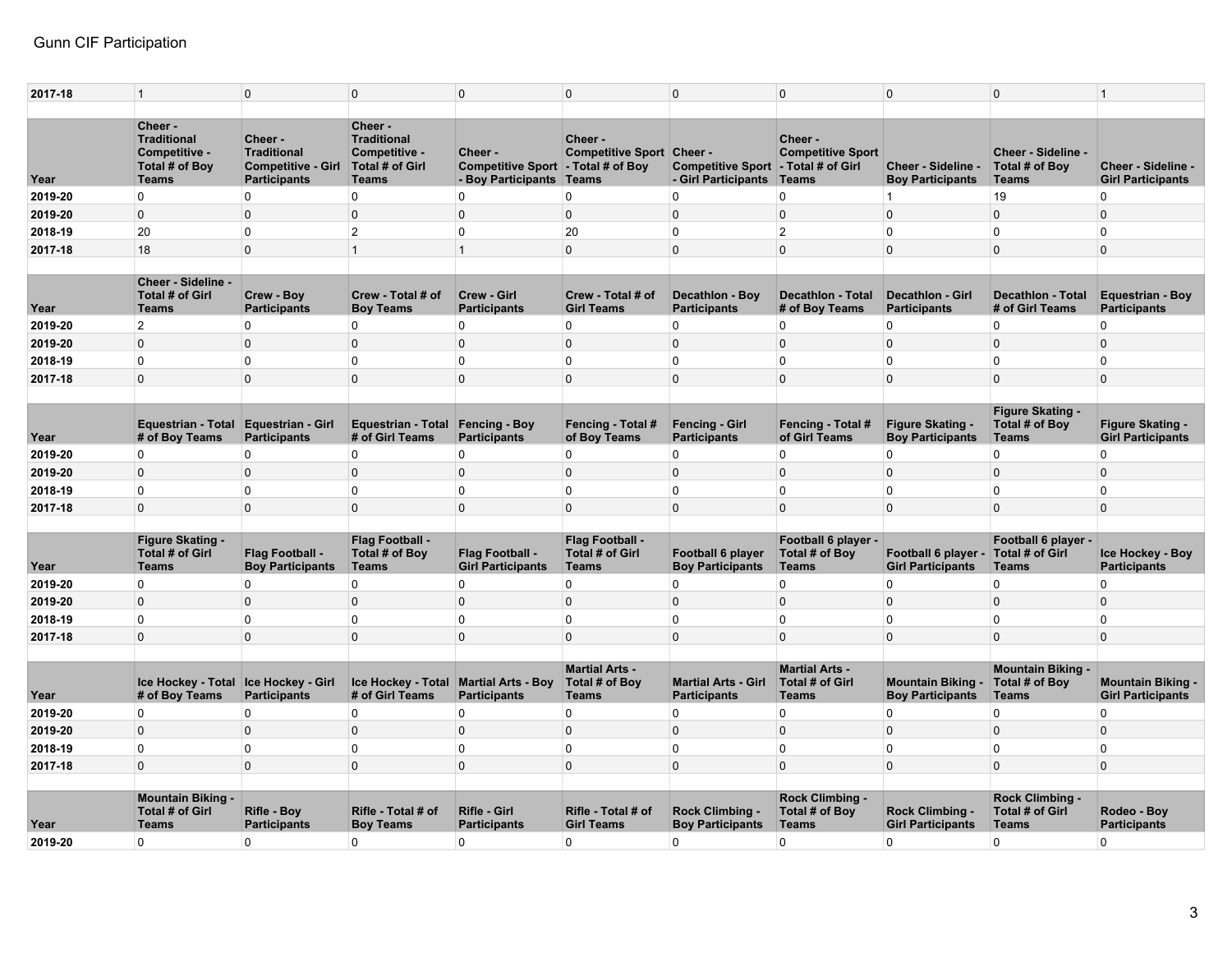| 2019-20 | $\Omega$                                                         | 0                                                         | $\Omega$                                                           | $\Omega$                                                   | $\mathbf 0$                                             | 0                                                                  | $\Omega$                                                   | $\Omega$                                      | $\Omega$                                                    | 0                                                  |
|---------|------------------------------------------------------------------|-----------------------------------------------------------|--------------------------------------------------------------------|------------------------------------------------------------|---------------------------------------------------------|--------------------------------------------------------------------|------------------------------------------------------------|-----------------------------------------------|-------------------------------------------------------------|----------------------------------------------------|
| 2018-19 | $\Omega$                                                         | $\Omega$                                                  | $\Omega$                                                           | $\Omega$                                                   | $\Omega$                                                | $\Omega$                                                           | 0                                                          | $\Omega$                                      | $\mathbf 0$                                                 | $\Omega$                                           |
| 2017-18 | $\overline{0}$                                                   | $\mathbf 0$                                               | $\mathbf 0$                                                        | $\Omega$                                                   | $\overline{0}$                                          | 0                                                                  | $\mathbf 0$                                                | $\Omega$                                      | $\mathbf{0}$                                                | $\mathbf 0$                                        |
|         |                                                                  |                                                           |                                                                    |                                                            |                                                         |                                                                    |                                                            |                                               |                                                             |                                                    |
| Year    | Rodeo - Total # of<br><b>Boy Teams</b>                           | Rodeo - Girl<br><b>Participants</b>                       | Rodeo - Total # of<br><b>Girl Teams</b>                            | <b>Roller Derby - Boy</b><br><b>Participants</b>           | Roller Derby -<br>Total # of Boy<br><b>Teams</b>        | <b>Roller Derby - Girl</b><br><b>Participants</b>                  | Roller Derby -<br><b>Total # of Girl</b><br><b>Teams</b>   | Roller Hockey -<br><b>Boy Participants</b>    | Roller Hockey -<br>Total # of Boy<br><b>Teams</b>           | Roller Hockey -<br><b>Girl Participants</b>        |
| 2019-20 | $\mathbf 0$                                                      | 0                                                         | $\Omega$                                                           | $\Omega$                                                   | $\mathbf 0$                                             | 0                                                                  | 0                                                          | $\Omega$                                      | $\Omega$                                                    | 0                                                  |
| 2019-20 | $\overline{0}$                                                   | $\mathbf 0$                                               | $\Omega$                                                           | $\Omega$                                                   | $\overline{0}$                                          | $\mathbf 0$                                                        | $\Omega$                                                   | $\Omega$                                      | $\overline{0}$                                              | $\mathbf 0$                                        |
| 2018-19 | $\overline{0}$                                                   | 0                                                         | $\mathbf 0$                                                        | $\mathbf 0$                                                | $\mathbf 0$                                             | 0                                                                  | 0                                                          | 0                                             | $\mathbf 0$                                                 | 0                                                  |
| 2017-18 | $\mathbf 0$                                                      | $\mathbf 0$                                               | $\mathbf{0}$                                                       | $\Omega$                                                   | $\mathbf 0$                                             | 0                                                                  | $\mathbf 0$                                                | $\mathbf 0$                                   | $\mathbf{0}$                                                | $\mathbf 0$                                        |
|         |                                                                  |                                                           |                                                                    |                                                            |                                                         |                                                                    |                                                            |                                               |                                                             |                                                    |
| Year    | <b>Roller Hockey -</b><br><b>Total # of Girl</b><br><b>Teams</b> | <b>Rugby - Boy</b><br><b>Participants</b>                 | Rugby - Total # of<br><b>Boy Teams</b>                             | <b>Rugby - Girl</b><br><b>Participants</b>                 | Rugby - Total # of Sailing - Boy<br><b>Girl Teams</b>   | <b>Participants</b>                                                | Sailing - Total # of<br><b>Boy Teams</b>                   | Sailing - Girl<br><b>Participants</b>         | Sailing - Total # of Sand Volleyball -<br><b>Girl Teams</b> | <b>Boy Participants</b>                            |
| 2019-20 | $\overline{0}$                                                   | 0                                                         | 0                                                                  | $\mathbf 0$                                                | $\mathbf 0$                                             | 0                                                                  | 0                                                          | $\mathbf{0}$                                  | $\mathbf 0$                                                 | 0                                                  |
| 2019-20 | $\overline{0}$                                                   | $\mathbf 0$                                               | $\mathbf{0}$                                                       | $\Omega$                                                   | $\mathbf 0$                                             | 0                                                                  | $\mathbf 0$                                                | $\mathbf{0}$                                  | $\mathbf{0}$                                                | $\mathbf 0$                                        |
| 2018-19 | $\mathbf 0$                                                      | 0                                                         | $\mathbf 0$                                                        | $\mathbf 0$                                                | $\mathbf 0$                                             | 0                                                                  | 0                                                          | $\Omega$                                      | $\mathbf 0$                                                 | 0                                                  |
| 2017-18 | $\mathbf 0$                                                      | $\mathbf 0$                                               | $\mathbf 0$                                                        | $\mathbf{0}$                                               | $\mathbf 0$                                             | $\mathbf 0$                                                        | $\mathbf 0$                                                | $\mathbf 0$                                   | $\mathbf{0}$                                                | $\mathbf 0$                                        |
|         |                                                                  |                                                           |                                                                    |                                                            |                                                         |                                                                    |                                                            |                                               |                                                             |                                                    |
| Year    | <b>Sand Volleyball -</b><br>Total # of Boy<br><b>Teams</b>       | <b>Sand Volleyball -</b><br><b>Girl Participants</b>      | <b>Sand Volleyball -</b><br><b>Total # of Girl</b><br><b>Teams</b> | <b>Slow Pitch</b><br>Softball - Boy<br><b>Participants</b> | <b>Slow Pitch</b><br>Softball - Total #<br>of Boy Teams | <b>Slow Pitch</b><br><b>Softball - Girl</b><br><b>Participants</b> | <b>Slow Pitch</b><br>Softball - Total #<br>of Girl Teams   | Squash - Boy<br><b>Participants</b>           | Squash - Total #<br>of Boy Teams                            | Squash - Girl<br><b>Participants</b>               |
| 2019-20 | $\mathbf{0}$                                                     | $\Omega$                                                  | $\Omega$                                                           | $\Omega$                                                   | $\Omega$                                                | $\Omega$                                                           | $\Omega$                                                   | $\Omega$                                      | $\mathbf{0}$                                                | $\Omega$                                           |
| 2019-20 | $\Omega$                                                         | 0                                                         | $\Omega$                                                           | $\Omega$                                                   | $\Omega$                                                | $\Omega$                                                           | $\Omega$                                                   | $\Omega$                                      | $\Omega$                                                    | $\Omega$                                           |
| 2018-19 | $\overline{0}$                                                   | $\Omega$                                                  | $\mathbf{0}$                                                       | $\mathbf 0$                                                | $\mathbf 0$                                             | $\Omega$                                                           | 0                                                          | $\Omega$                                      | $\mathbf 0$                                                 | 0                                                  |
| 2017-18 | $\Omega$                                                         | $\Omega$                                                  | $\Omega$                                                           | $\Omega$                                                   | $\Omega$                                                | $\Omega$                                                           | $\Omega$                                                   | $\Omega$                                      | $\Omega$                                                    | $\Omega$                                           |
|         |                                                                  |                                                           |                                                                    |                                                            |                                                         |                                                                    |                                                            |                                               |                                                             |                                                    |
| Year    | Squash - Total #<br>of Girl Teams                                | <b>Surfing - Boy</b><br><b>Participants</b>               | Surfing - Total #<br>of Boy Teams                                  | <b>Surfing - Girl</b><br><b>Participants</b>               | Surfing - Total #<br>of Girl Teams                      | Trap Shooting -<br><b>Boy Participants</b>                         | <b>Trap Shooting-</b><br>Total # of Boy<br><b>Teams</b>    | Trap Shooting -<br><b>Girl Participants</b>   | Trap Shooting -<br><b>Total # of Girl</b><br><b>Teams</b>   | Weightlifting -<br><b>Boy Participants</b>         |
| 2019-20 | $\overline{0}$                                                   | 0                                                         | $\mathbf{0}$                                                       | $\Omega$                                                   | $\mathbf 0$                                             | $\Omega$                                                           | 0                                                          | $\mathbf{0}$                                  | $\mathbf 0$                                                 | 0                                                  |
| 2019-20 | $\overline{0}$                                                   | $\mathbf 0$                                               | $\Omega$                                                           | $\Omega$                                                   | $\mathbf 0$                                             | $\mathbf 0$                                                        | $\mathbf 0$                                                | $\Omega$                                      | $\mathbf{0}$                                                | $\mathbf 0$                                        |
| 2018-19 | $\mathbf{0}$                                                     | 0                                                         | $\Omega$                                                           | $\Omega$                                                   | $\mathbf 0$                                             | $\Omega$                                                           | 0                                                          | $\Omega$                                      | $\mathbf 0$                                                 | 0                                                  |
| 2017-18 | $\mathbf{0}$                                                     | $\mathbf 0$                                               | $\Omega$                                                           | $\Omega$                                                   | $\Omega$                                                | 0                                                                  | $\mathbf 0$                                                | $\Omega$                                      | $\Omega$                                                    | $\mathbf 0$                                        |
|         | Weightlifting -<br>Total # of Boy                                | <b>Weightlifting - Girl</b>                               | Weightlifting -<br><b>Total # of Girl</b>                          | <b>Ultimate Frisbee</b>                                    | <b>Ultimate Frisbee -</b><br>Total # of Boy             | <b>Ultimate Frisbee</b>                                            | <b>Ultimate Frisbee -</b><br><b>Total # of Girl</b>        | <b>Unified Sports</b><br><b>Teams - Boy</b>   | <b>Unified Sports</b><br>Teams - Total # of                 | <b>Unified Sports</b><br><b>Teams - Girl</b>       |
| Year    | <b>Teams</b>                                                     | <b>Participants</b>                                       | <b>Teams</b>                                                       | <b>Boy Participants</b>                                    | Teams                                                   | <b>Girl Participants</b>                                           | <b>Teams</b>                                               | <b>Participants</b>                           | <b>Boy Teams</b>                                            | <b>Participants</b>                                |
| 2019-20 | $\mathbf 0$                                                      | 0                                                         | $\Omega$                                                           | $\mathbf 0$                                                | $\mathbf 0$                                             | $\Omega$                                                           | 0                                                          | $\Omega$                                      | $\mathbf 0$                                                 | $\Omega$                                           |
| 2019-20 | $\overline{0}$                                                   | $\mathbf 0$                                               | $\mathbf{0}$                                                       | $\mathbf{0}$                                               | $\overline{0}$                                          | $\mathbf 0$                                                        | $\pmb{0}$                                                  | $\mathbf{0}$                                  | $\mathbf{0}$                                                | $\mathbf 0$                                        |
| 2018-19 | $\mathbf 0$                                                      | 0                                                         | 0                                                                  | $\mathbf 0$                                                | 0                                                       | 0                                                                  | 0                                                          | $\mathbf{0}$                                  | $\mathbf 0$                                                 | 0                                                  |
| 2017-18 | $\Omega$                                                         | $\Omega$                                                  | $\Omega$                                                           | $\Omega$                                                   | $\Omega$                                                | $\Omega$                                                           | $\mathbf 0$                                                | $\Omega$                                      | $\Omega$                                                    | $\Omega$                                           |
|         |                                                                  |                                                           |                                                                    |                                                            |                                                         |                                                                    |                                                            |                                               |                                                             |                                                    |
| Year    | <b>Unified Sports</b><br><b>Girl Teams</b>                       | Teams - Total # of Adapted Baseball<br>- Boy Participants | <b>Adapted Baseball</b><br>- Total # of Boy<br>Teams               | <b>Adapted Baseball</b><br>- Girl Participants             | <b>Adapted Baseball</b><br>- Total # of Girl<br>Teams   | <b>Adapted Bowling</b><br>- Boy Participants                       | <b>Adapted Bowling</b><br>- Total # of Boy<br><b>Teams</b> | <b>Adapted Bowling</b><br>- Girl Participants | <b>Adapted Bowling</b><br>- Total # of Girl<br><b>Teams</b> | <b>Adapted Soccer -</b><br><b>Boy Participants</b> |
| 2019-20 | $\mathbf 0$                                                      | 0                                                         | $\Omega$                                                           | $\mathbf 0$                                                | $\Omega$                                                | 0                                                                  | 0                                                          | $\mathbf{0}$                                  | $\Omega$                                                    | 0                                                  |
|         |                                                                  |                                                           |                                                                    |                                                            |                                                         |                                                                    |                                                            |                                               |                                                             |                                                    |